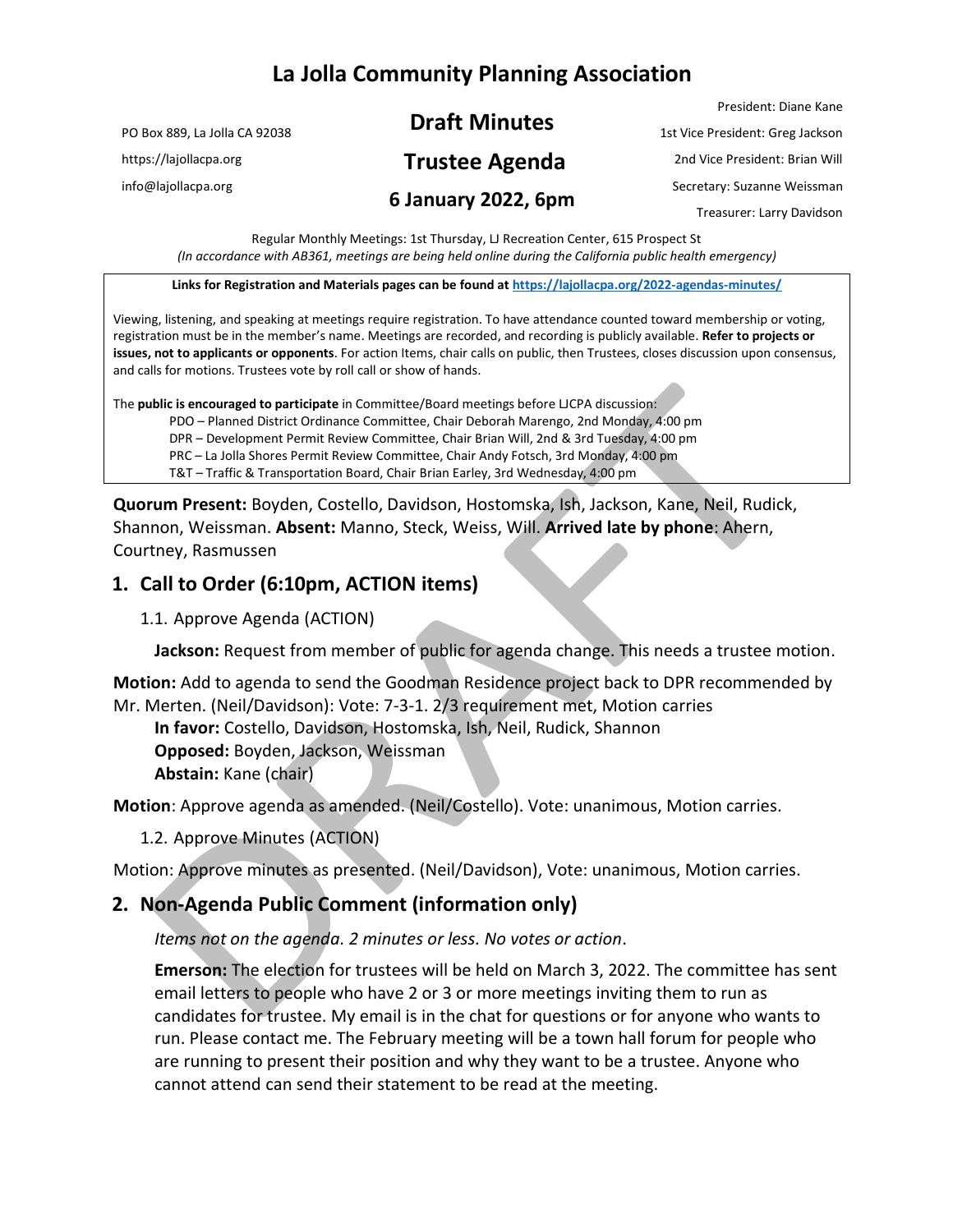The La Jolla Shores Permit Review Committee will be meeting on Tuesday after the 3rd Monday regular meeting due to Martin Luther King and Presidents' Day holidays in January and February. Jan. 18 & Feb. 22.

**Kurt Hoffman**: City of Coronado has worked with the University of Long Beach Shark Lab and their local lifeguards to install some shark buoys. I ask the LJCPA request to have shark buoys installed in LJ as part of the shark lab study to monitor the 175 white sharks that have been tagged by the Shark Lab. Having scientific data included here makes sense. They have buoys in Carpentaria, Long Beach, Huntington Beach and Del Mar.

**Joe Dicks:** On several occasions, I see orange, yellow and/or blue streamers tied to some of my trees. Does anyone know about this? **Boyden:** Sometimes the county agricultural department will tag a tree that may be carrying a pest. I've seen that next door to me.

**Larry Asakawa**: I appreciate the professionalism of your meetings. I am distressed by how late some of the materials arrive. How can the public and volunteer board members review these complicated materials in such a short time? **Kane:** We depend on presenters to provide materials. Greg Jackson who handles agendas and materials does a yeoman's job to gather materials as early as possible.

**Robin Davidoff:** In conversations with Shark Lab, there have been no sightings of white sharks in LJ Cove or Pt. LJ. There are only juvenile sharks who only eat fish and sting rays near Torrey Pines and Del Mar.

**Boyden:** Redistricting Committee approved a plan for District 1 that includes part of PB to Bay incl Crown Point by a vote of 7-2. Golden Triangle has been added to Dist. 6 and some minor changes in the north end of the city. This is not final until mid-Jan. See complete plan on City Clerk website.

**Melinda Merryweather**: The turn-around on Coast Walk has been stalled once by need to create a handicapped space and now by the Coastal Commission request to see that cars are on east side of CW, not the bluff. After many years the City has done a study to determine where the property lines on CW are. Now there are questions about that study. More next month.

*Item 7.1 Update on Proposed Actions at Point La Jolla (LaCava – Time certain 6:15 – 6:30* 

**Joe LaCava:** I promised that we would return to Planning Group with an update about where we were in our process before CDP application was final and submitted. We met earlier today with LJ Town Council and Parks and Beaches and appreciate your hosting this town hall. When I came into office, I started a process recognizing issues that I personally saw at Pt. LJ with interaction between public and sea lions that I thought needed to be addressed. I took early steps trying to call for responsible tourism, first time visitors not cognizant of problems, but that was not paying off. We then tried more specific signage but that didn't have an effect, then we did emergency closure in August for 4 to 6 weeks. This has informed us as to how to go forward. City staff, Mayor's office, Planning Dep't in concert with Coastal Commission have been working hard to determine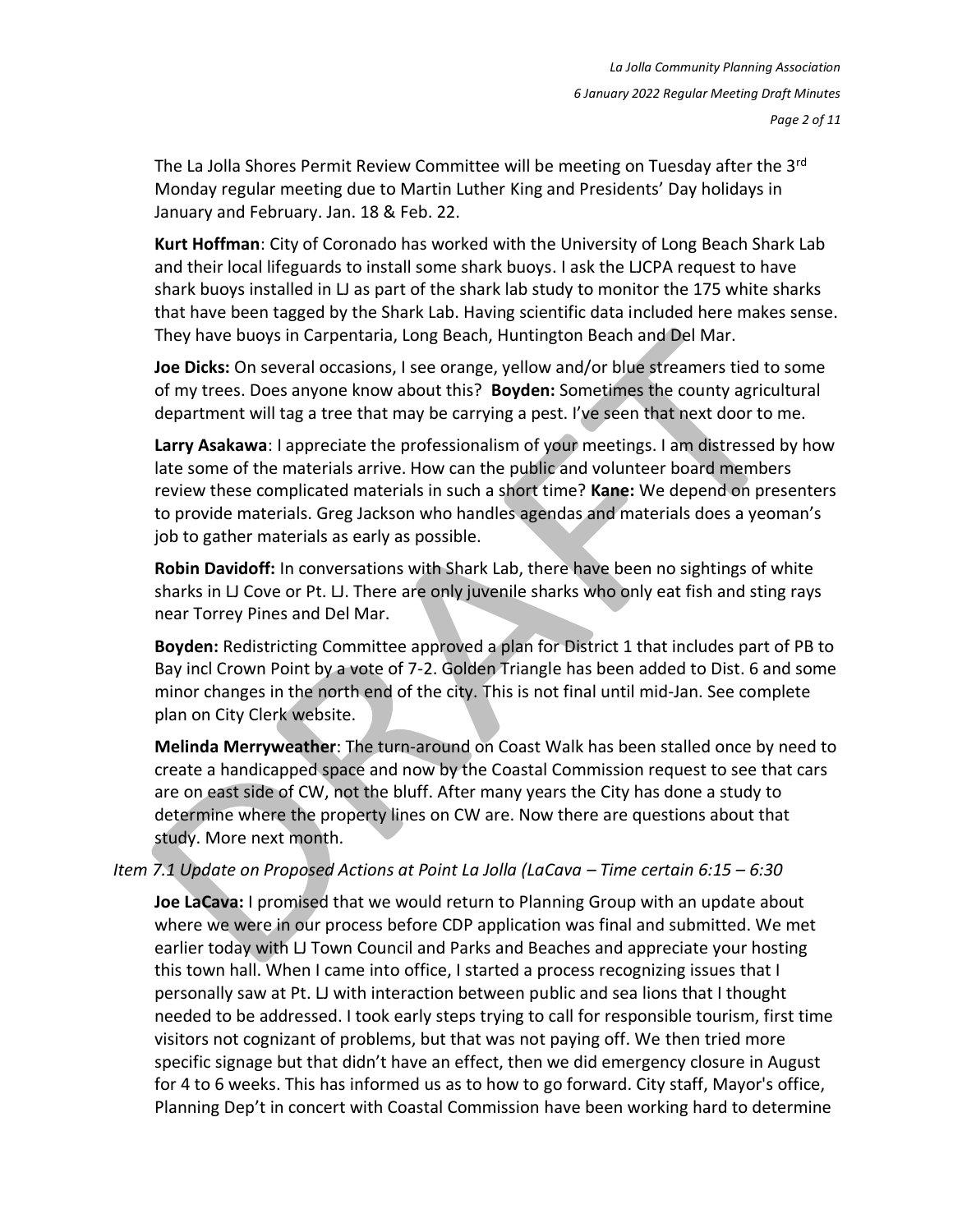what to do next. In light of what we learned last year, the situation now, of what legal authority the City has in our regulations and resources you will see bringing back the closure from last year but with more sophistication and detail. We are asking PG and anyone else here for your input. This is a draft document. Situation is not tenable now; the CC agrees. We need to act during pupping season which is necessary action going forward. There will be more follow up after the CDP application is finalized and submitted for approval and we will circle back to these groups then.

**Karen Dennison**, Assistant Director with City of SD Parks & Recreation Department, presented slides and described public outreach process:

- Description of the Emergency Coastal Development Permit for temporary closure August 10 through September 15, 2021, showing maps of the site, descriptions and photos of signage, and description of duties of park rangers employed during the closure.
- Timeline for permit process.

Aug. 15 – Sept. 15, temporary closure

Fall 2021, Coordinating with stakeholders, outside agencies and biology consultant.

Jan. 2022, Public input and finalizing CDP, webpage, community groups, Environment Committee, City Council, update Municipal Code.

Feb. 6, 2022, Deadline to submit CDP Application, 180 days after emergency CDP

• Further description of the site with maps and description of necessity for closure, listing of websites for more information and contact emails. See Materials page for full presentation.

**LaCava:** We seek input on anything: what people think of the general idea, specific comments on what is unique about Pt. LJ, access and existing water conditions, biology, extra eyes, and ears are important.

Community input:

| Name         | Organization        | Agenda | Comment summary                                                                                    |
|--------------|---------------------|--------|----------------------------------------------------------------------------------------------------|
|              |                     | Item   |                                                                                                    |
| John Leek    | Resident            | 7.1    | Public information request shows only<br>Sierra Club lobbyists & I commented. No<br>fact checking. |
| Kurt Hoffman | Resident            | 7.1    | Shark injuries documented. Sharks will be<br>$\mathsf{in} \mathsf{U}$                              |
| Moeni        | Docent Pt. La Jolla | 7.1    | Observed sea lion harassment. No injuries<br>from sharks                                           |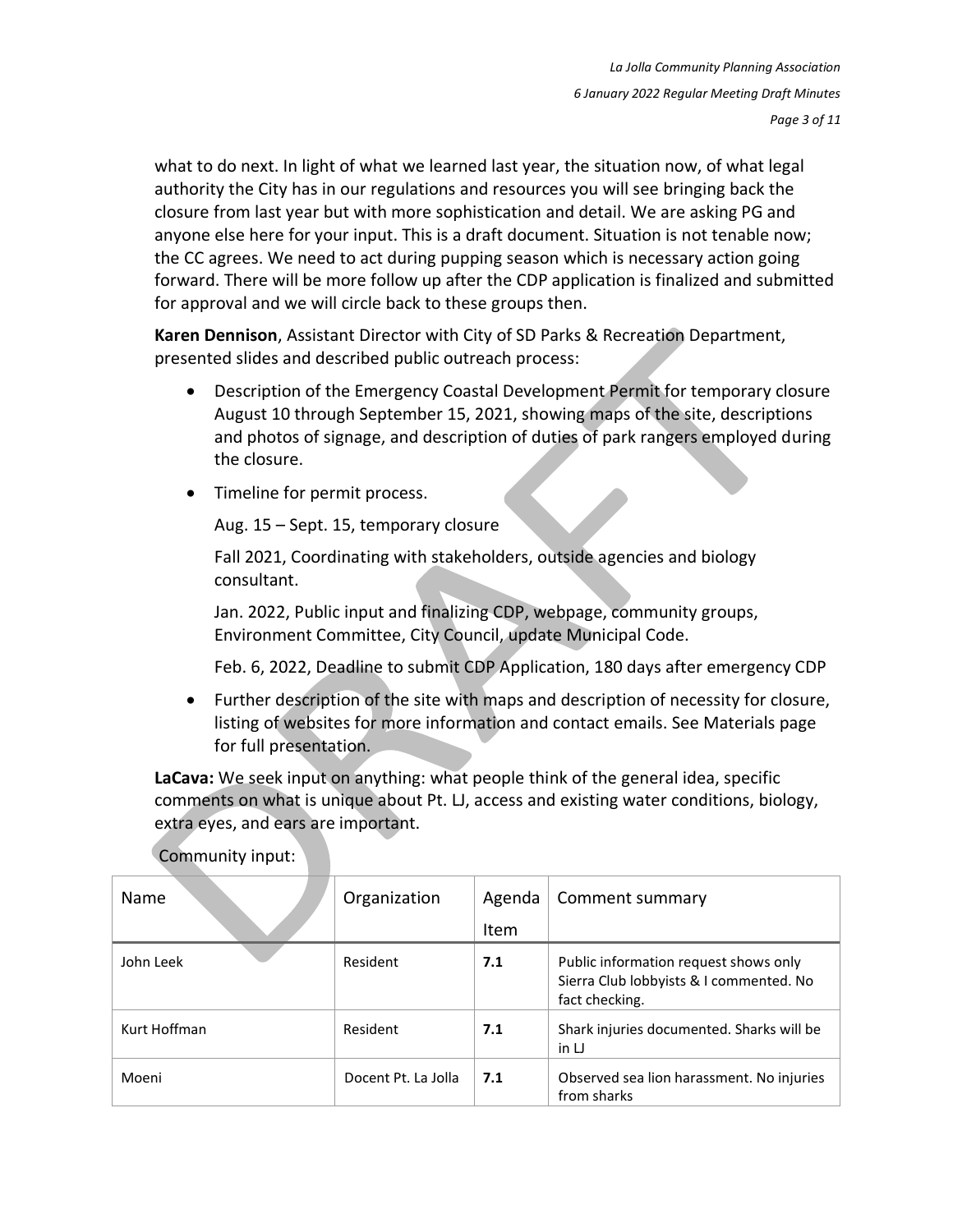*La Jolla Community Planning Association*

*6 January 2022 Regular Meeting Draft Minutes*

*Page 4 of 11*

| Andrew Leach         | Resident                                                 | 7.1 | Boomer Beach access shown on map not<br>feasible. Not against seals. just want access<br>to public land and water.                                                                                                                                                                                                                                                                                 |
|----------------------|----------------------------------------------------------|-----|----------------------------------------------------------------------------------------------------------------------------------------------------------------------------------------------------------------------------------------------------------------------------------------------------------------------------------------------------------------------------------------------------|
| Melinda Merryweather | Resident                                                 | 7.1 | Obvious problem is tourists. Eliminate<br>tourists; problem solved.                                                                                                                                                                                                                                                                                                                                |
| Carol Toye           | Resident                                                 | 7.1 | Shark Lab at Cal State Univ. monitors shark<br>activity. Del Mar, Torrey Pines, Solana<br>Beach established nursery for juvenile<br>sharks feeding on sting rays. No evidence<br>of Great Whites near LJ Cove.                                                                                                                                                                                     |
| Elena Tillman        | Resident                                                 | 7.1 | Agree with Ms. Toye. Fear mongering will<br>ruin LJ business reputation.                                                                                                                                                                                                                                                                                                                           |
| Robyn Davidoff       | Sierra Club, Seal<br>Society Docent                      | 7.1 | Closure essential. Documented evidence,<br>4,000 people daily within rookery;<br>impossible to control without closure.                                                                                                                                                                                                                                                                            |
| Larry Asakawa        | Resident                                                 | 7.1 | Is City open to other solutions? Sea lions<br>could be moved, many legal alternatives.                                                                                                                                                                                                                                                                                                             |
| Dan Walsh            | Coastal<br><b>Conservation Assn.</b><br>Scuba instructor | 7.1 | Goal to allow local people to continue to<br>fish.                                                                                                                                                                                                                                                                                                                                                 |
| Luke Emerson         | Resident                                                 | 7.1 | Agree with Mr. Asakawa. Huge range of<br>coast available to sea lions.                                                                                                                                                                                                                                                                                                                             |
| Thomas Keener        | Resident                                                 | 7.1 | Shark attacks have occurred in Pt. LJ                                                                                                                                                                                                                                                                                                                                                              |
| Seonaid McArthur     | Resident                                                 | 7.1 | Don't encourage increased seal lion<br>population. Keep coastline natural as<br>possible.                                                                                                                                                                                                                                                                                                          |
| Durdam Rocherolle    | Resident                                                 | 7.1 | Avoid human manipulation and control of<br>nature.                                                                                                                                                                                                                                                                                                                                                 |
| Kyle Dunleavy        | <b>Resident</b>                                          | 7.1 | Access to ocean should be open to public.                                                                                                                                                                                                                                                                                                                                                          |
| Morgan Launer        | Resident                                                 | 7.1 | Need to look at environmental impact of<br>sea lions.                                                                                                                                                                                                                                                                                                                                              |
| <b>Ruth Phillips</b> | Resident                                                 | 7.1 | Keep this small area pristine. Sea lions<br>don't belong here.                                                                                                                                                                                                                                                                                                                                     |
| Glen Rasmussen       | Trustee                                                  | 7.1 | I haven't seen instance of humans harming<br>sea lions. Letter from CPA should satisfy<br>both sides. We need scientific report of<br>effect on the environment. Do not deny<br>public right to access of our coastline<br>without understanding the reasons for it.<br>City is responsible for closure; they should<br>muster resources of state and Coastal<br>Commission to do an unbiased EIR. |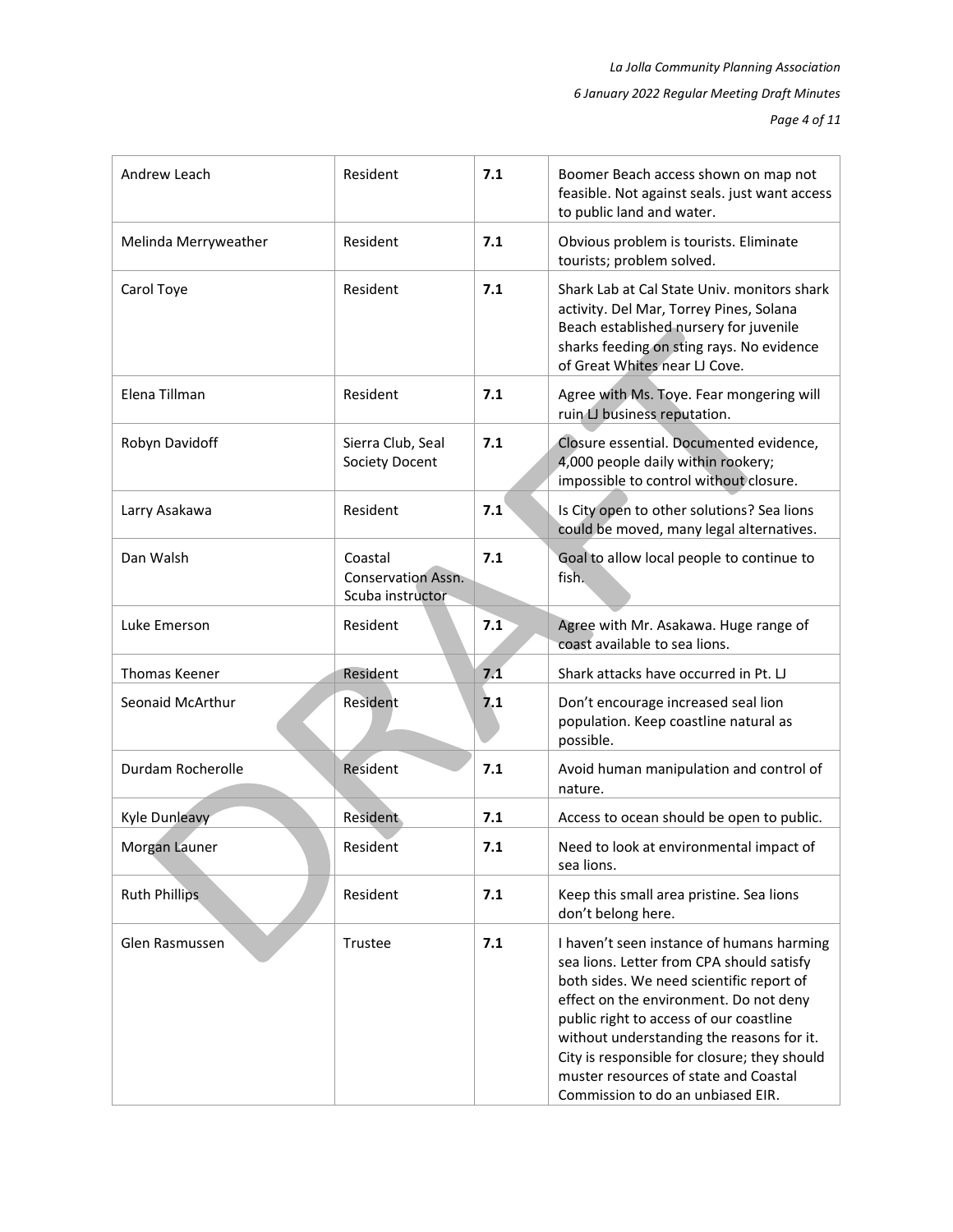*La Jolla Community Planning Association*

*6 January 2022 Regular Meeting Draft Minutes*

*Page 5 of 11*

| Kathleen Neil | Trustee | 7.1 | Map presented shows no changes from<br>the previous map. Our comments were not<br>heard.                                                                                                                                                       |
|---------------|---------|-----|------------------------------------------------------------------------------------------------------------------------------------------------------------------------------------------------------------------------------------------------|
| Mike Costello | Trustee | 7.1 | Natural place for pinnipeds to breed is the<br>Channel Islands. Previous memo gave City<br>authority to clear pinnipeds from beaches.<br>Which other beaches will be closed in the<br>future? History of pinniped expansion in LJ<br>reviewed. |
| Kane          | Trustee | 7.1 | Concerned about quality of marine<br>preserve adjacent to this pupping area.<br>Problems not outside jurisdiction of City.<br>This discretionary permit needs<br>environmental review.                                                         |

**Motion**: Support our previous position: open access to Boomer Beach and provide EIR. (Rasmussen/Rudick) **Vote:** unanimous, Motion carries.

# **3. Consent Agenda (consolidated ACTION item)**

The Consent Agenda enables LJCPA unanimously to ratify recommendations from joint Committees or Boards that findings CAN or CANNOT be made. Those recommendations become LICPA's. The public may comment on consent items, but there is no presentation or debate. Anyone may request a consent item be pulled for full discussion by LJCPA at a subsequent meeting.

3.1. 5655 La Jolla Hermosa (694482, Bentley)

(Process 2) Coastal Development Permit to remodel existing detached garage and add an ADU above at a site with an existing single family residence located at 5655 La Jolla Hermosa Avenue. The 0.14-acre site is in the RS-1-7 Base Zone, Coastal Height Limit Overlay Zone, Coastal Overlay Zone (N-APP-2), Parking Impact Overlay Zone within the La Jolla Community Plan area. Council District 1.

# • **DPR 12/14: findings CAN be made, 6-0-1**

3.2. La Jolla Improvement 2 Project (Rendon Roja)

Replace approximately 3.37 miles (17,792 feet) of water distribution mains, replace 1.22 miles (6,458 feet) of sewer mains. The project is in Council District 1, within La Jolla Planning Group

### • **T&T 12/15: APPROVE 8-0-0**

3.3. La Jolla Streetscape Plan (Steele)

The plan intends to create a pedestrian promenade along Prospect Street, improve crosswalk safety and corner pop-out areas on Girard Avenue, expand art offerings and enhance overall street experience in The Village.

- **PDO 11/8: Appears to CONFORM to the PDO**
- **DPR 12/14: APPROVE in concept, 6-0-1**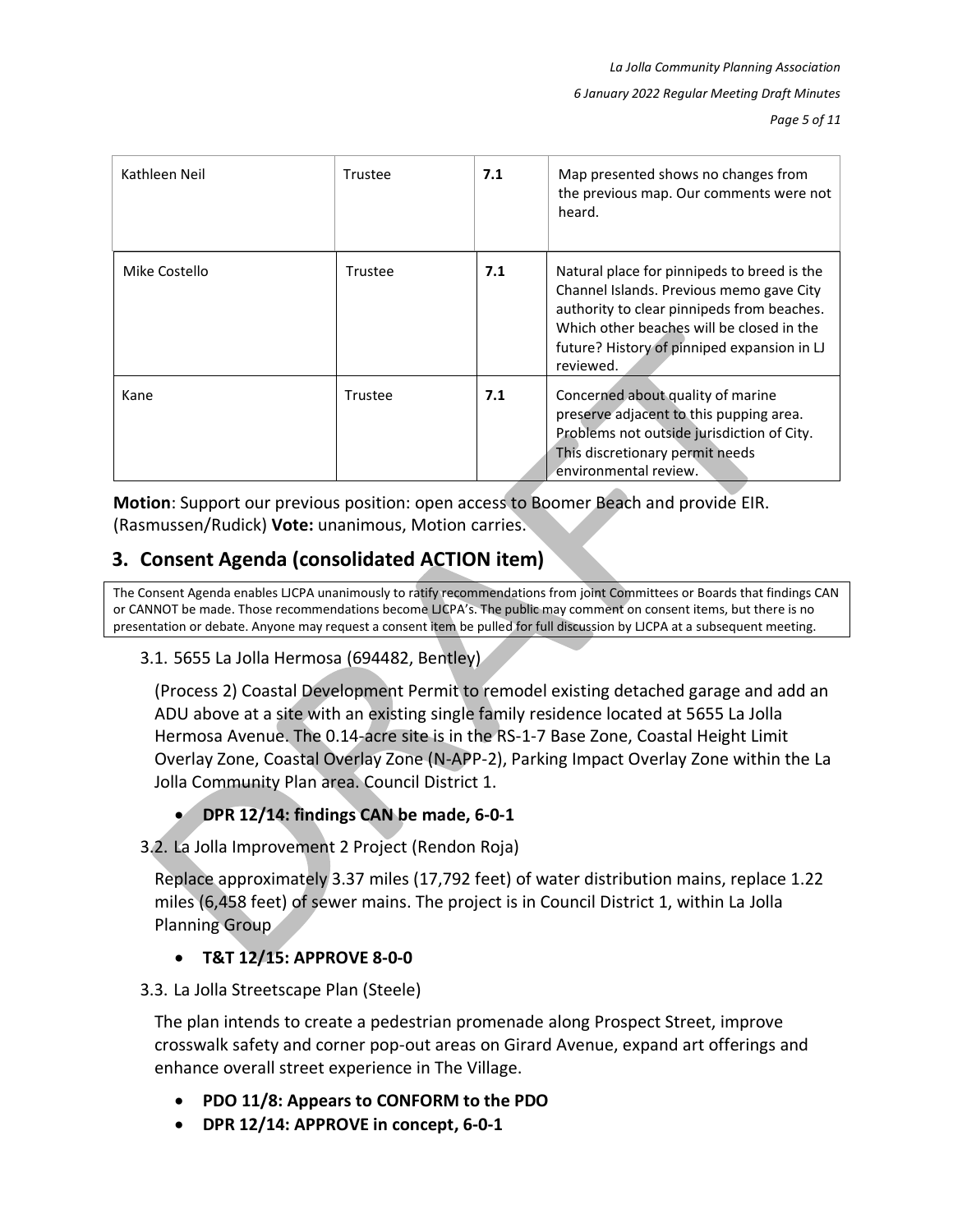#### • **T&T 12/15: APPROVE 6-1-0**

#### 3.4. 7330-7336 La Jolla Blvd (Liem)

Homeowner requesting that half or all of the curb that fronts 7330-7336 La Jolla Blvd. become a red curb again. Extreme challenges in seeing oncoming traffic from alley exit to La Jolla Blvd.

#### • **T&T 12/15: APPROVE 7-0-0**

3.5. 8421 La Jolla Scenic Drive North (695953, Spencer)

(Process 3) Site Development Permit for an 844 first floor and 1,982 square foot 2nd floor addition to an existing single family residence located at 8241 La Jolla Scenic Drive North. The 0.23-acre site is located in the LJSPD-SF Base Zone, Coastal Height Limit Overlay and Airport Influence Area (MCAS Miramar) Zones within the La Jolla Community Plan area and Council District 1.

#### • **PRC 12/20: findings CAN be made, 5-0-1**

#### 3.6. 7687 Hillside Drive (692374, Pallamary)

(Process 2) CDP and Public Service Easement Vacation to vacate 6-foot-wide utility easements on lots, 58, 59 and 60 of Map 1479 at 7687 Hillside Drive. The 0.63-acre site is in the LJSPD-SF Zone and the Coastal (Non-Appealable) Overlay Zone within the La Jolla Community Plan and Council District 1.

#### • **PRC 12/20: findings CAN be made, 4-1-2**

#### 3.7. 8070 La Jolla Shores Drive (696789, Pierce)

(Process 3) Conditional Use Permit for the sale of off-site beer and wine (ABC Type 20 license) and general merchandise at The Corner Specialty Shoppe, located at 8070 La Jolla Shores Drive. The 0.25-acre site is in the La Jolla Shores Planned District - Commercial Centre Base Zone and Coastal (Non-Appealable) Overlay and Coastal Height Limit Overlay Zones within the La Jolla Community Plan area. Council District 1.

• **PRC 12/20 : findings CAN be made, 4-2-1**

Neil: Pull item 3.3, LJ Streetscape plan. No reason required for pulling an item.

**Motion:** Approve items 3.1, 3.2, 3.4, 3.5, 3.6, 3.7. (Boyden/Jackson) **Vote:** unanimous, Motion carries.

#### **Goodman Residence Project added to agenda above:**

**Phil Merten**: As explained in my email, the DPR erroneously approved the Goodman Residence Project based on drawings that inaccurately depicted the overall structure height of the project and depicted illegal retaining wall configurations in the rear yard. DPR Committee should take another look and question applicant on questions raised in my email. *See comments on Materials page*.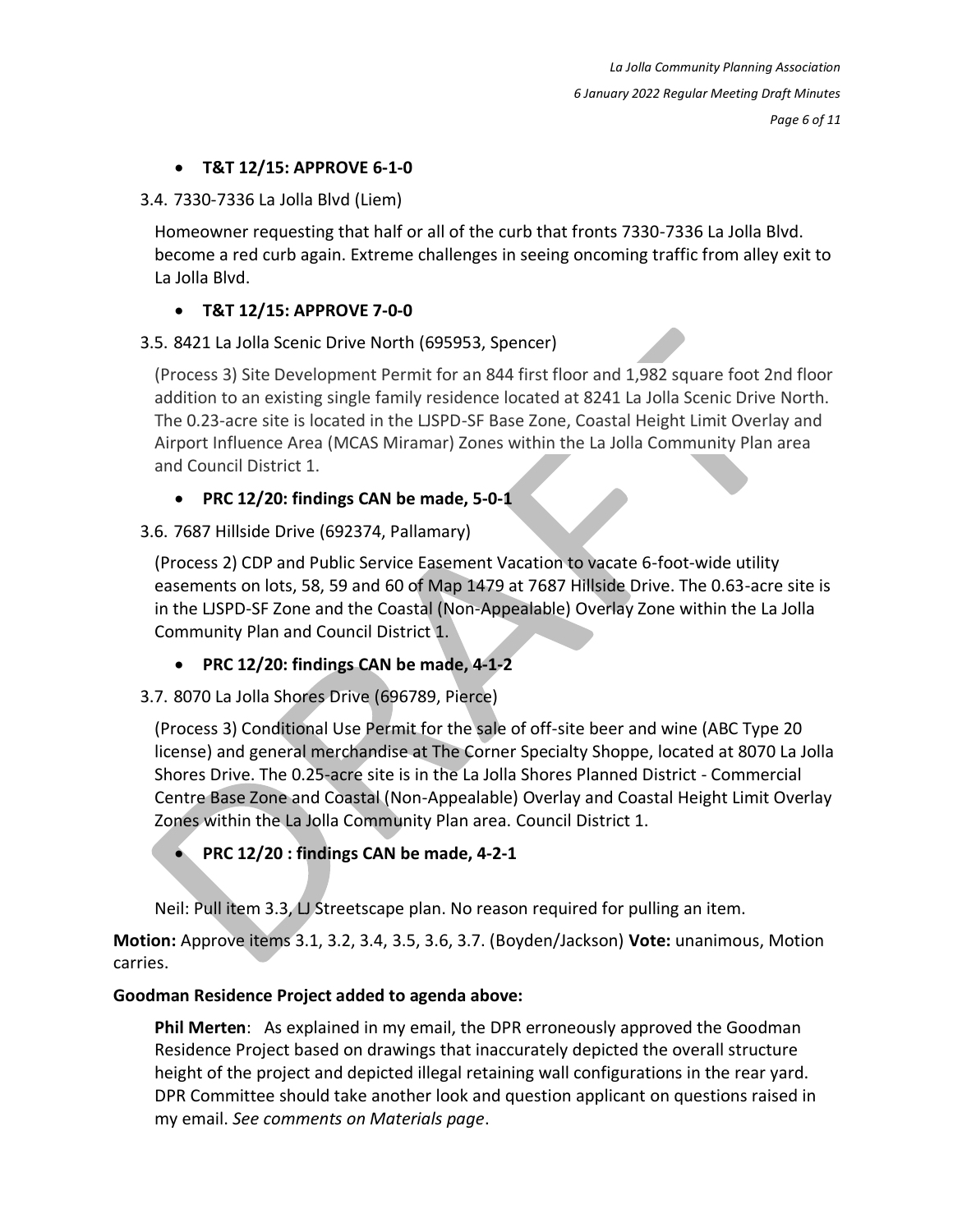**Jackson**: There was a note in the minutes that this issue was discussed so it is not true that DPR did not review.

**Davidson**: Was erroneous information provided?

**Merten**: A detailed look at plans showed that applicant indicated overall structure height contrary to way overall structure height is required to be measured in the MC. Email from Brian Will said he had discussed this with G.Geiler retaining walls and structures under 6 ft. were not to be considered in determining the overall structure height. Merten explained that this was not correct and said the City has supported this interpretation in two examples and required construction changes to separate structures by 6 ft so as not to exceed overall structure height.

**Neil**: Where in this project is the permitting process? **Reply:** As of yesterday, open DSD website indicated no issues have been signed off.

**Motion:** Remand the project back to DPR for further review. (Neil/Rasmussen) **Vote**: 10-2-2: Motion carries.

**In favor:** Ahern, Costello, Davidson, Hostomska, Ish, Neil, Rasmussen, Rudick, Shannon, Weissman

**Opposed:** Boyden, Jackson **Abstain**: Courtney, Kane (chair)

# **4. Elected Officials, Agencies & Other Entity Representatives**

4.1. Council 1 (Joe LaCava): Steve Hadley, 619-236-6611, srhadley@sandiego.gov

**Hadley:** Mayor sent list of priorities for street repairs; LJ Parkway is at top of list. Scripps Park pavilion opening planned for Dec. 22 is now planned for late January.

**Kane:** What is happening to code compliance regarding blocking public access to Green Dragon Colony? **Reply:** Melinda Merryweather was talking to Gary Geiler at DSD; he was going to help open this up. I suggest we work with Coastal Commission at the same time so two organizations can work together.

**Kane:** This coming year we are going to take closer look at coastal view and access points blocked to find other remedies to open these because Code Compliance route is not helping.

- 4.2. SD Mayor's Office (Todd Gloria): Matt Griffith, 619-964-7748, [griffithm@sandiego.gov](mailto:griffithm@sandiego.gov)  Not Present
- 4.3. County 4 (Nathan Fletcher): Aaron Burgess, 619-531-5022, [Aaron.Burgess@sdcounty.ca.gov](mailto:Aaron.Burgess@sdcounty.ca.gov) Not present
- 4.4. Assembly 78 (Chris Ward): Rachel Granadino, 619-413-0674, [rachel.granadino@asm.ca.gov](mailto:rachel.granadino@asm.ca.gov)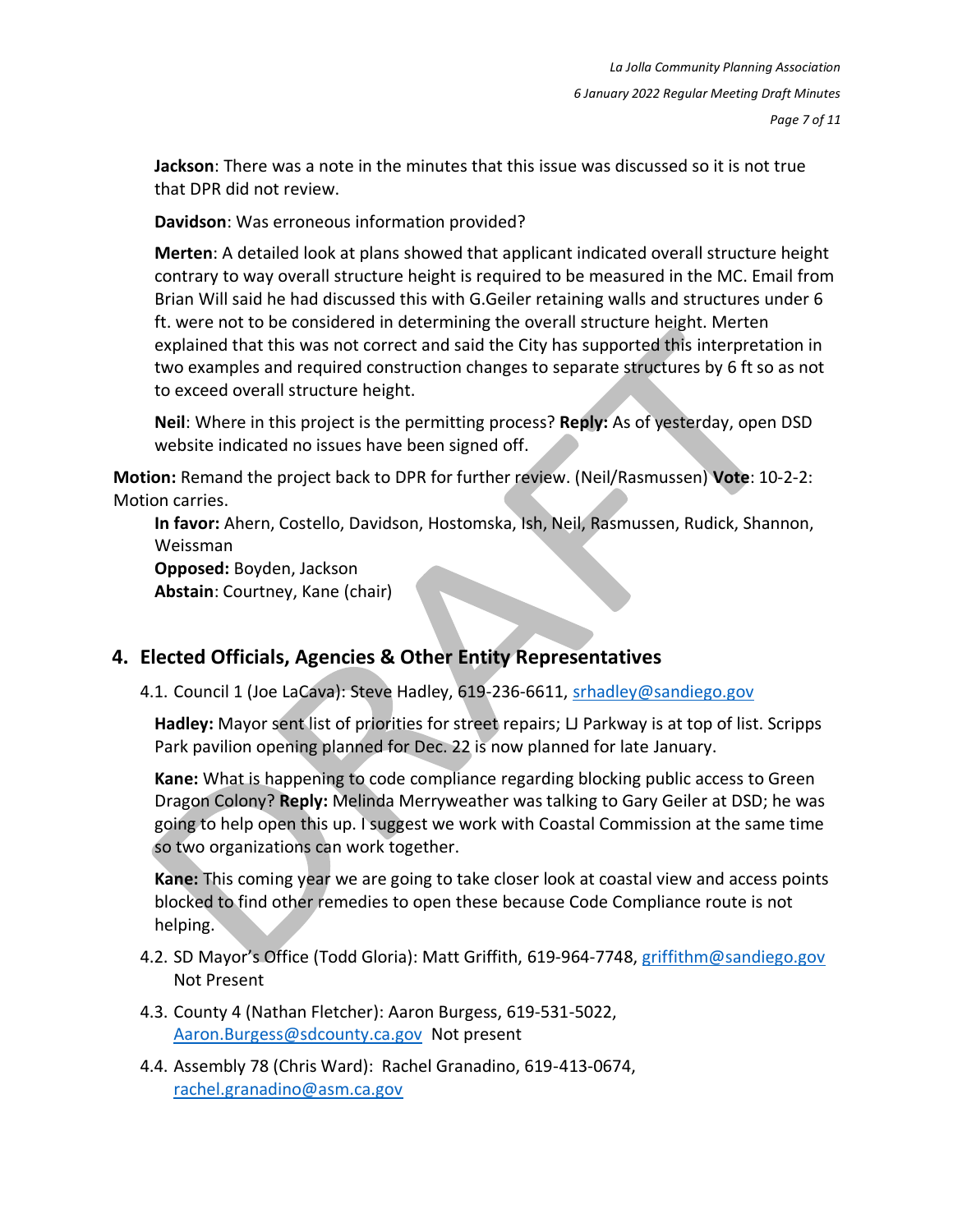*Page 8 of 11*

**Granadino:** Chris Ward and his team are pushing two pieces of legislation; AB 991 to expand certain benefits for SD lifeguards, and AB 311 about firearms. They will also release new legislation package which will be included. Visit my website for details. We will be hosting a virtual town hall with lieutenant Governor Kounalakis on January 18 at 5:30 pm. If you would like to attend, please send me an email.

- 4.5. Senate 39 (Toni Atkins): Cole Reed, 619-645-3133, [cole.reed@sen.ca.gov](mailto:cole.reed@sen.ca.gov) Not present
- 4.6. SD Planning: Marlon Pangilinan, 619-235-5293, [mpangilinan@sandiego.gov](mailto:mpangilinan@sandiego.gov) Not present
- 4.7. UCSD Planning: Anu Delouri, 858-610-0376, [adelouri@ucsd.edu](mailto:adelouri@ucsd.edu) Not present

### **5. Local Project Reviews (action items as noted)**

These may be *de novo* considerations. Actions by committees are listed for information only. Written comments can be submitted via the Materials & Comments page, link above. In general, applicants for each project have 10-15 minutes to present, an individual representing organized opponents (if there are such) has 10 minutes to respond, and members of the public have 15 minutes for 2-minute comments not already covered in presentations. Trustees then discuss the project for 20 minutes, at which point the President may call for motions and vote.

(none)

# **6. City/State/UCSD Project Reviews (action items as noted)**

(none)

### **7. Policy Discussions, Reviews, & Recommendations (action items as noted)**

7.1. Update on Proposed Actions at Point La Jolla (LaCava) TIME CERTAIN 6 :15-6 :30 ACTION See above

Councilmember Joe LaCava will introduce the current proposal for a coastal development permit to be filed in early February and seeks community input before the application is finalized.

7.2. Update on ADU ordinance (Heuter/Courtney) ACTION

**Geoffrey Hueter:** CPC passed resolution of support for our recommendations by a vote 18-5-2. On Dec. 16 the Planning Commission reviewed the Housing Plan and our recommendations for changes to the ADU ordinance. There was a large turnout with 2 hours of public testimony mostly supporting our recommended changes. We haven't weighed in on the first section of the housing plan about affordable housing. The next section about implementing SB 9 was not discussed by us. Our focus is on the deficiencies in the SD ADU ordinance. A motion by Commissioner Whelan, 2<sup>nd</sup> by Malbrough to consider some substantial changes the ADU density bonus, setback limits, fire safety was torpedoed by City staff and the other commissioners. In the end one minor change was recommended to the threshold to replace a tree. This is warm up the LU & H committee on Jan. 13, to take this up. Our group will meet with all four committee members individually to discuss these complicated issues. We hope the Council realizes the extent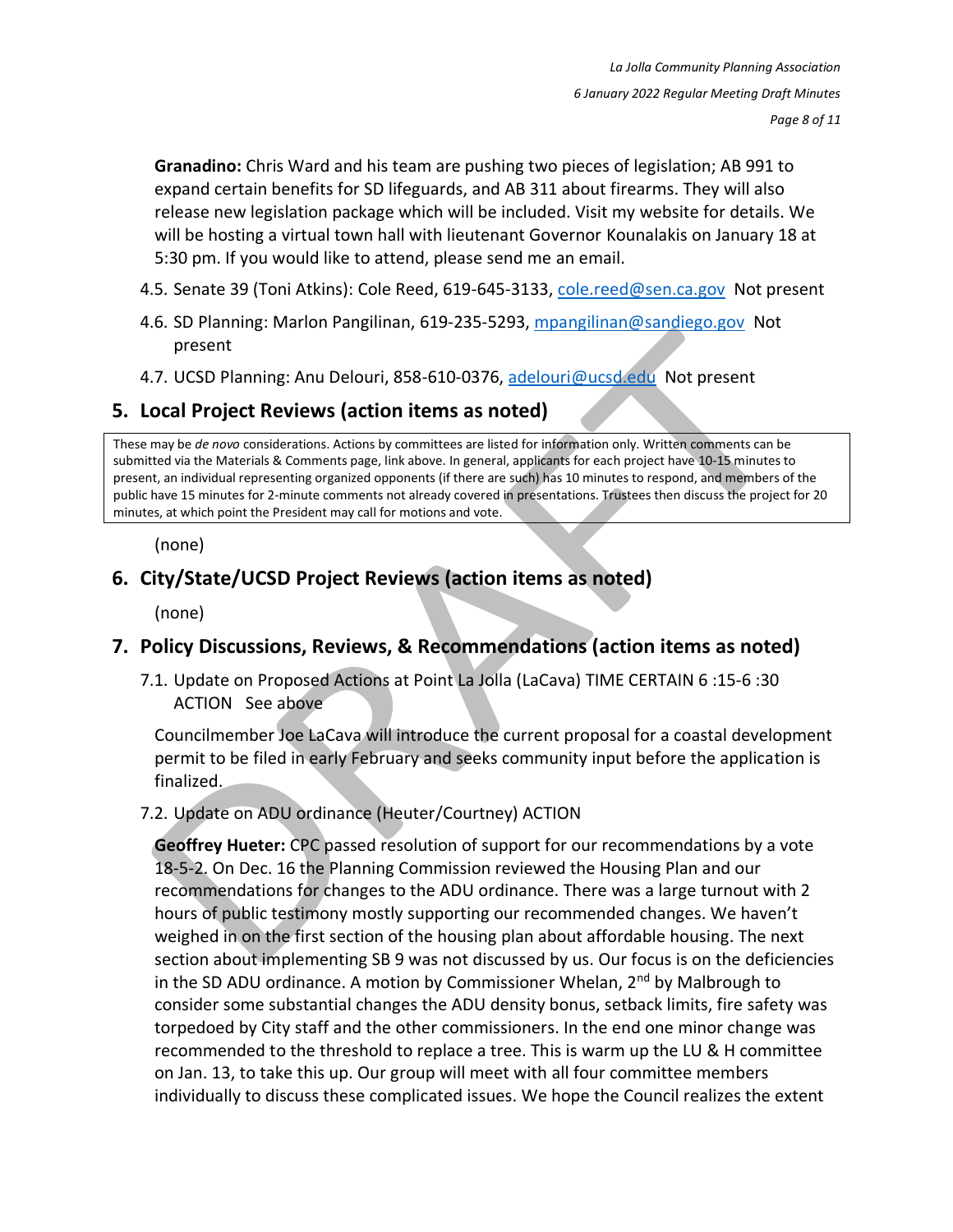to which these decisions were solely at the discretion of SD City and they own it. We appreciate your assistance.

**Kane:** This group has voted in past to support your recommendations to do only what is required by the state. Do we want to keep our recommendations from several months ago or do we want to add in specifics? The two items that were most persuasive were density bonuses not required by state, and definition of TPA which should be 1/2 mile from high quality transit to consider walkability, topography, accessibility.

**Neil:** I commend Mr. Hueter and the group on how much they have already influenced in positive way issues our group is interested in. Can you confirm that your group is willing to reconsider the 16 ft height limit on ADUs to allow for over the garage units? How important are high fire zone severity zone rules?

**Hueter:** Direct garage conversion is most common ADU request and second is building over a garage. We propose raising the height limit when building upon an existing structure. 16ft height limit will apply to new detached structures only. Regarding very high fire zone severity zone the city requirements were very close to state requirements. State also uses 1/2 mile walking distance. ADU development should be consistent with SB9 requirements.

**Davidson:** Would simply asking to adhere to state requirements give an easier chance to get this accepted by the City rather than adding many other requirements? **Reply:** Planning Commission seemed to want to look at specific items.

**Hueter:** Our recommendations:

- Reduce or replace density bonus. No one envisioned 7 units on one lot.
- Eliminate TPA distinction (fix TPA definition regardless)- 1/2 mile walkability.
- Incentive for low vs. moderate income affordability 110% to 80%.
- 4-foot side and back yard setbacks –
- Height limit 16 feet for new detached ADU.
- Fee waivers only as required by CA or if deeded affordable .
- Exempt ADUs based on high-risk fire hazard.
- Match parking requirements to SB 9 implementation.
- Tree replacement (reduce threshold from 3 to 2).
- Owner Occupancy needs enforcement.

**Motion:** LJCPA support list of recommendations as presented to Mayor and City Council. (Boyden/Neil) **Vote:** unanimous, Motion carries

**Motion:** Send letter stating that we support items presented above to Mayor and City Council. (Boyden/Costello) **Vote:** unanimous, Motion carries

**Kurt Hoffman:** This ADU explosion is going on in Clairemont and it will come to your neighborhood unless you act strongly and dramatically. It is pushing up value of our homes.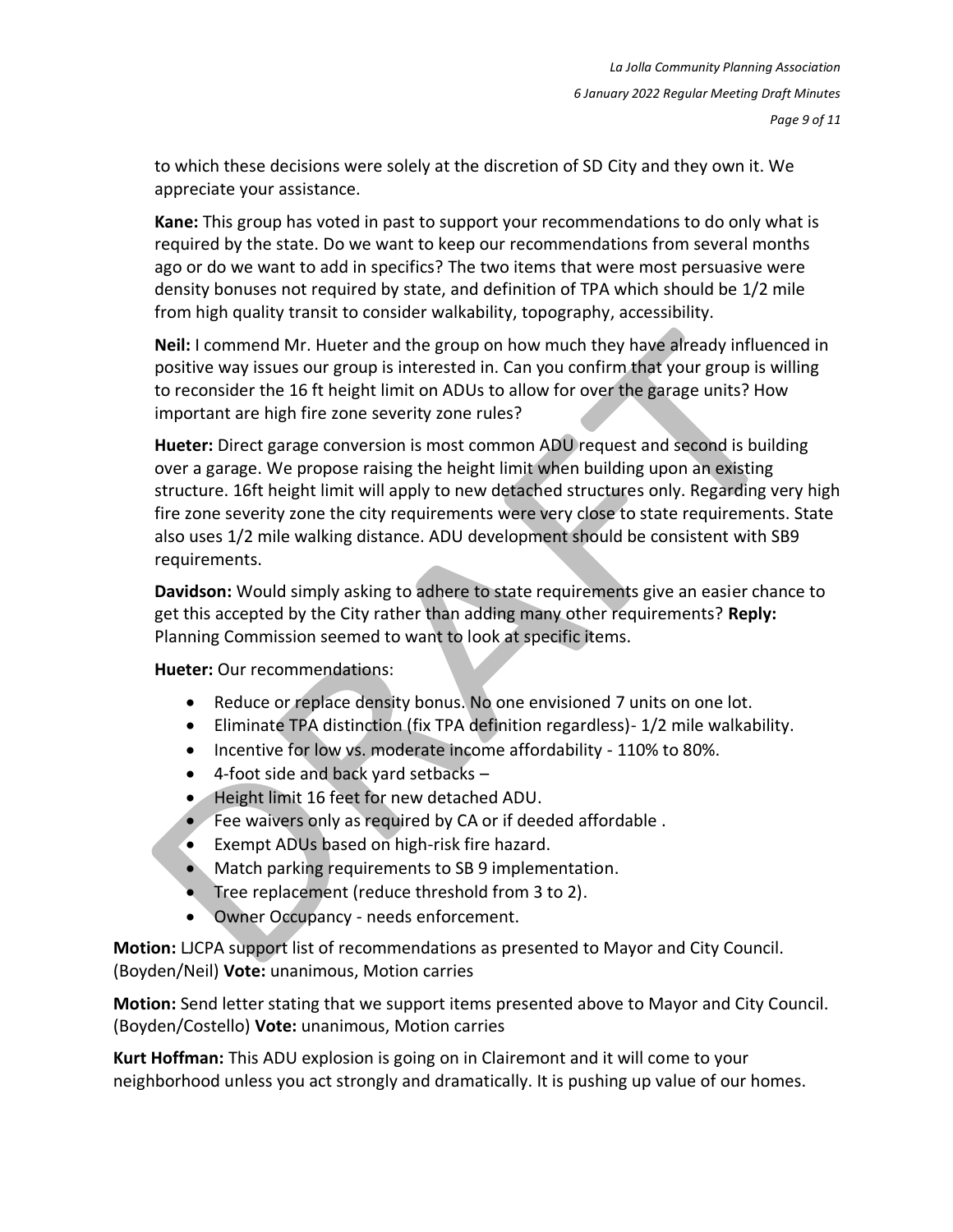Affordability disappearing. Not enough parking, 50-year-old sewer pipes, it is going to be a mess.

# **8. Officer Reports (action items as noted)**

8.1. President

### **8.1.1. Ratify LJCPA letter concerning CPG reforms ACTION**

**Motion:** Ratify letter Diane sent on behalf of CPA concerning CPG reforms. (Boyden/Jackson) **Vote:** unanimous, Motion carries

### **8.1.2. Approve letter supporting Friends of Coast Walk nomination for a national advocacy award from Vernacular Architecture Forum ACTION**

**Kane:** I prepared this draft letter supporting nomination of Coast Walk for a Vernacular Architectural Forum advocacy award. This a national group, national award. Friends of Coast Walk Trail have done a superior job of rehabilitating the trail and getting public and media input. It would be a great honor to them and to LJ.

**Motion:** Support sending the letter. (Weissman/Ahern) **Vote:** unanimous, Motion carries

#### 8.2. Secretary

**Weissman**: LJCPA is an organization open to La Jolla residents, property owners, local business, and non-profit owners at least 18 years of age. Everyone is invited to attend and participate in the meetings. The La Jolla Community Planning Association welcomes the community to our public meetings and encourages expression and discussion of all viewpoints in our open forums. I encourage everyone here tonight to sign up to give us a strong voice at city hall and show that you support the work of the Community Planning Groups. Please encourage your friends and neighbors to participate and attend meetings to let our City officials know that La Jolla residents support the La Jolla Community Planning Group. For information on how to participate in this group, the application is on the Website – LaJollaCPA.org. Attendance & Membership. To be eligible to vote in the March 3, 2022, election you must have completed a membership application and attended one meeting between February 2021 and February, 2022. If you register and attend an online meeting your attendance will count towards your meeting attendance requirement.

#### 8.3. Treasurer

| Beginning Balance as of Dec 1, 2021 | \$796.23 |
|-------------------------------------|----------|
| <b>Total Income</b>                 | 0.00     |
| <b>Total Expenses</b>               | 0.00     |
| Net Income/(Expenditure)            | 0.00     |